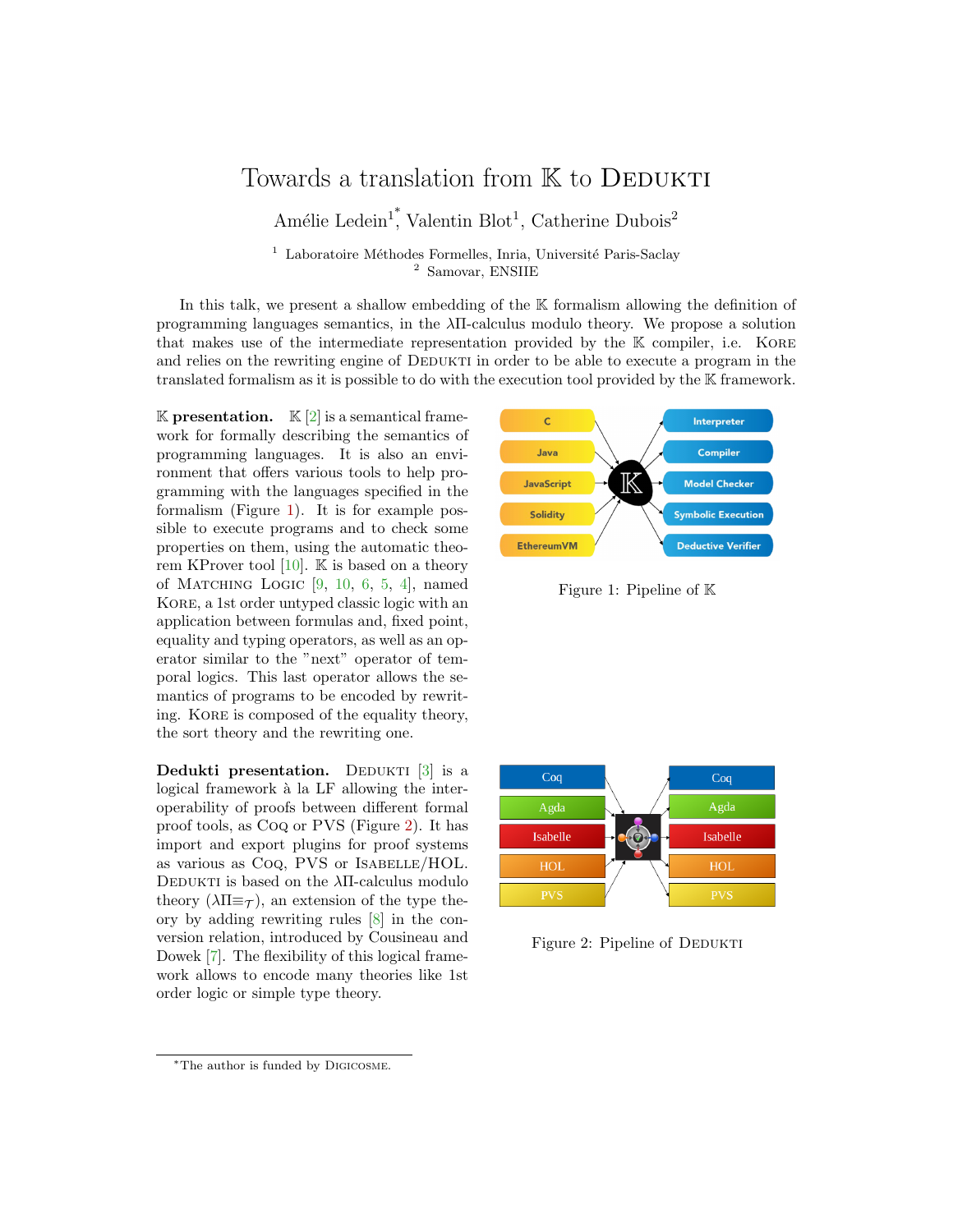**Contributions.** In this talk, we present KAMELO [\[1\]](#page-2-9), a tool for translating from  $\mathbb{K}$  to DE-DUKTI. This tool has the longer term goal of allowing the verification of proofs made within K, and the reuse of formal semantics of programming languages as well as properties of their programs in many proof systems, via DEDUKTI.

 $\mathbb K$  is a rewrite-based framework in which programming languages semantics can be defined using configurations, computations and rules. Formally, a configuration is a multi-set of potentially nested labelled cells, e.g. a cell containing a program to be execute, another corresponding to an environment and a last one which is a memory store. Rewriting rules specify the evolution of a configuration during the execution. K provides the user with many facilities to write a semantic definition, e.g. attributes to define a left to right evaluation strategy or an ellipsis like ... to indicate that there is no change in the rest of a configuration. However whatever the style used in the K definition, in the Kore produced file everything is a plain and more standard form. Our translation from  $K$  to DEDUKTI, is done via KORE, to make use of this standardisation that we assume correct.

 $\mathbb K$  and DEDUKTI have the common point of being both based on rewriting, where this can be applied anywhere in a term, and can be non-linear. However, DEDUKTI allows higher order, while K supports only 1st order. Conversely, conditional rewriting and modulo ACUI are not supported by DEDUKTI, unlike K. These rewriting rules are preserved in DEDUKTI. The next two paragraphs deal with more specific cases concerning the translation of rewriting rules.

Concerning conditional rewriting the general idea of the encoding, inspired from [\[11\]](#page-2-10), is, for a symbol defined with conditional rules, to generate a fresh symbol with the same arguments as the initial symbol, plus as many arguments as there are conditions. Once these conditional arguments have been instantiated, it is possible to evaluate them, and then to rewrite the term as a whole according to the evaluation of these arguments.

Whatever the way used to define an evaluation strategy in K, conditional rewriting rules will be generated, using a K computation, i.e. a potentially nested list of computations to be performed sequentially, and freezers. Intuitively, a freezer is a symbol which encapsulate the part of the computation that shouldn't modify, i.e. the queue of the K computation, while waiting for the head of the K computation to be evaluated. These generated rules have the particularity of not being able to be transformed thanks to our variant of Viry's algorithm, under penalty of losing the confluence property. In this particular case, we have opted for the specialisation of the left-hand side terms of the rules, i.e. to refine the pattern-matching in order to precise the desired type of the left-hand side terms of the rules. To do this, we use the subtyping relations, but also the inductive structure.

**Conclusion & Perspectives.** Thanks to the logical framework DEDUKTI, the objective of this work is to verify formal proofs about the semantics of programming languages, described in the semantical framework K, and to reuse of such proofs in different proof tools.

Initially, we were interested in the translation in DEDUKTI of semantics written in  $\mathbb{K}$ , in order to be able to execute in Dedukti programs written in the language described by the semantics. We have relied on the theory of MATCHING LOGIC, named KORE, without seeking to certify it. We therefore assume that the Kore file produced from a K semantic is correct. This work required understanding the translation of a K semantics into KORE but also being able to translate conditional rules into unconditional rules. For now, the translator KaMeLo, a tool for translating  $K$  to DEDUKTI, currently under development, translates the syntax of the language, the configurations and symbols, some attributes and the rewriting rules.

The verification of the KProver proof objects, as well as the encoding of the theoretical foundations of  $\mathbb K$  in those of DEDUKTI will be future work. The translation presented here is nevertheless necessary to run a program and will be reused for the verification of proofs.